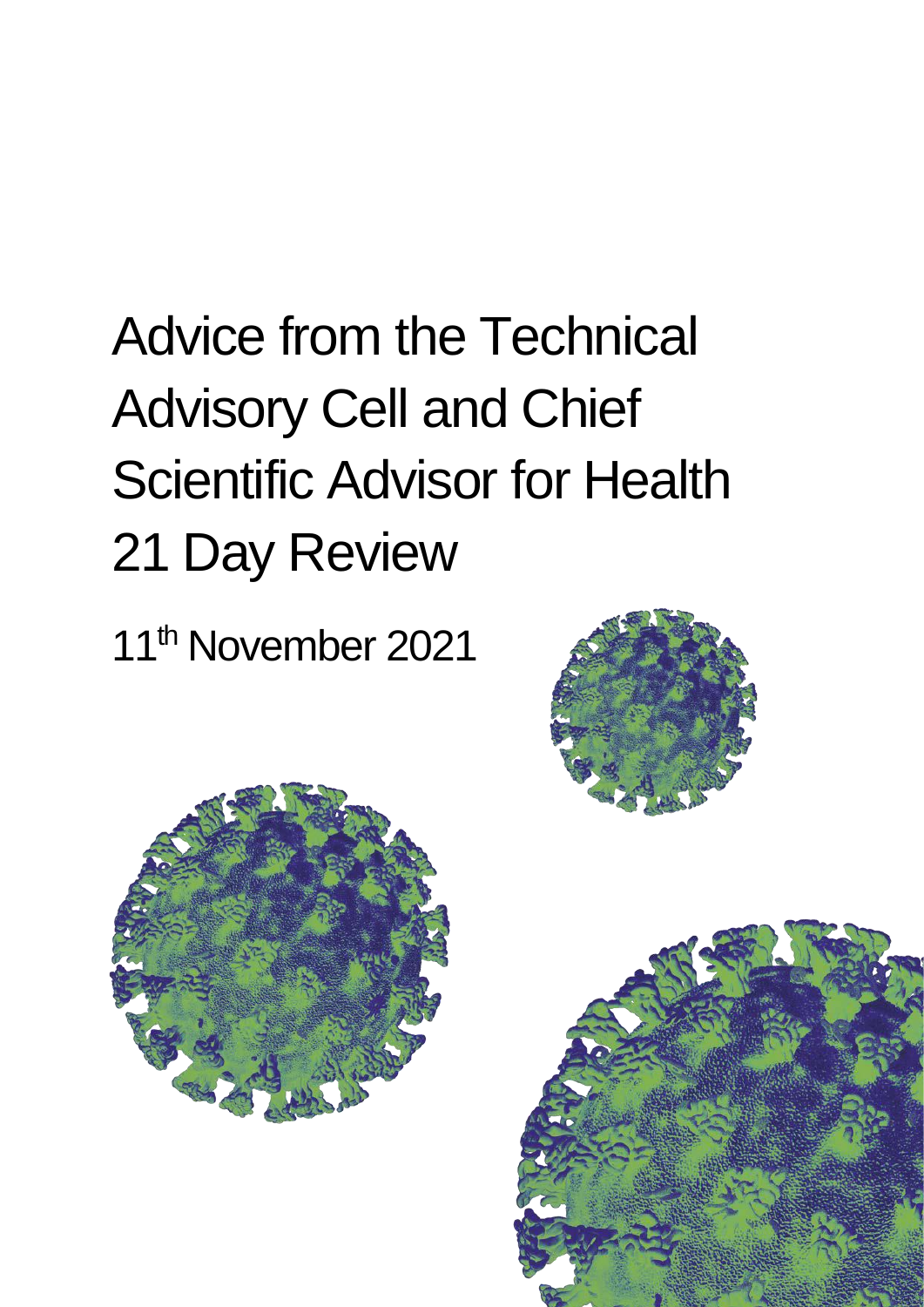### **Advice from Technical Advisory Cell and Chief Scientific Advisor for Health for the 21 Day Review**

### **11 November 2021**

This report provides:

- **1.** The Wales situation regarding COVID-19 including international comparators.
- **2.** Recommendations for responding to different scenarios, such as Covid-case rates remaining stable at current levels (Covid Stable);
- **3.** Case rates and NHS pressures increasing significantly (Covid Urgent).
- **4.** Supplementary advice for business interventions and behavioural insights on interventions in private homes.

It includes extracts from internal advice from Public Health Wales regarding a COVID Urgent scenario.

#### **Summary**

- There is benefit in maintaining the baseline measures in the COVID-Code<sup>1</sup> adopted by Welsh Government in the Coronavirus Control Plan, until at least March 2022 (High Confidence).
- The implementation of additional interventions during a COVID urgent scenario would be most effective if they are proportionate to the epidemiological context using the metrics identified in the Coronavirus Control plan, balancing the competing harms and supplementing baseline measures with a graded approach to NPI introduction (High Confidence).
- Wales should continue to pursue a collective response emphasising the need for everyone to play their part in reducing transmission, including individuals, communities, employers and government (High Confidence).
- Evidence from international comparators suggests booster vaccination will have a significant impact on reducing infections and severe outcomes and this should be a focus.

#### **1. Wales situation update**

l

 Overall cases of COVID-19 and test positivity rates have decreased across Wales compared to last week, with cases at over 510 per 100,000 population and test positivity at 19%.

<sup>1</sup> [Together we'll keep Wales safe | GOV.WALES](https://gov.wales/together-well-keep-wales-safe)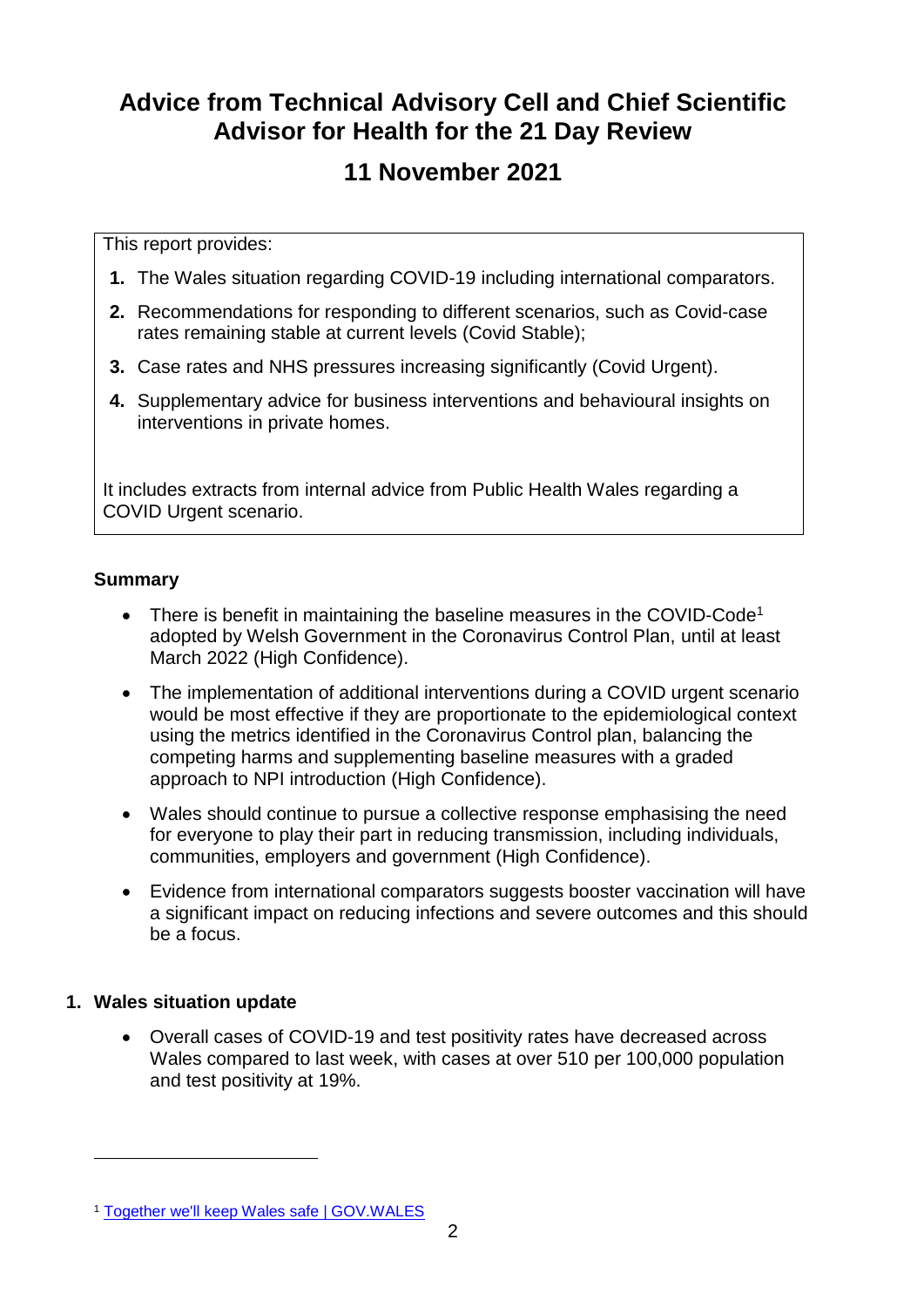- As at 9 November 2021, Wales has had 60,053 (+4,087) confirmed cases of the dominant Delta variant, and 4,469 (+755) confirmed cases of VUI-21OCT-01 (AY4.2). Please note that this represents confirmed cases of the new variant VUI-21OCT-01 (AY.4.2) following a 6-month retrospective scan. No other variants of concern were confirmed by genomic sequencing in Wales.
- Non-COVID-19 urgent and emergency pressure remains comparable to that we would experience at the height of winter, with above seasonal prevalence of non-COVID-19 respiratory disease evident whilst NHS also continues to try and recover from the considerable backlogs that have developed- culminating in total bed hospital occupancy being at its highest (8675 on  $9<sup>th</sup>$  November) than at any point during the past 20 months.
- There is also a considerable staffing challenge across the health and care system, with staff sickness absence rates currently around 2% higher than pre-COVID rates, culminating in a lack of flow through the system and extended ambulance and emergency department waiting times.
- Over the latest week, the number of beds occupied with COVID-19 related patients has decreased.COVID-19 pressure on the NHS fluctuates but has generally increased since July. As at 11 November 2021, there were 805 COVID-19 related patients (Suspected, Confirmed and Recovering) occupying a hospital bed. As at 11 November there are 73 patients with Suspected or Confirmed COVID-19 in critical care beds in Wales.
- The number of deaths from COVID-19 increased through September and has since been fluctuating in recent weeks, with 61 deaths in the most recent according to PHW, although it remains lower than previous waves at similar case incidence.
- According to ONS<sup>2</sup>, 701 deaths from all causes were registered in the latest week in Wales. This was 10 fewer than the previous week, and 73 more than the five-year average for 2015-2019. 81 deaths involving COVID-19 were registered in the latest week, reflecting 12% of all deaths. Most deaths involving COVID-19 registered during the pandemic to date occurred in hospitals (73%), followed by care homes (20%).
- As at 9 November 2021, a total of 5,291,148 doses of COVID-19 vaccine were given in Wales and recorded in the COVID-19 Welsh Immunisation System. 2,454,261 were first doses. 2,249,934 were second doses. 555,322 were booster doses. 31,631 were third dose primary course recommended for severely immunosuppressed individuals.
- The COVID-19 vaccination rollout of first and second doses has slowed in Wales. As at 6 November 2021, 91% of people aged 16 and over had received at least one COVID-19 vaccine dose in Wales. Of people aged 16 and over, 5% had exactly one vaccine dose, 66% had exactly two doses, and 21% have also had a third dose or booster, so 86% have had at least 2 doses. The booster programme, although in its initial stages, appears to be keeping pace with offering a booster to those who received their second dose 8 month ago (the

<sup>&</sup>lt;sup>2</sup> [Deaths registered weekly in England and Wales, provisional -](https://www.ons.gov.uk/peoplepopulationandcommunity/birthsdeathsandmarriages/deaths/bulletins/deathsregisteredweeklyinenglandandwalesprovisional/latest) Office for National Statistics (ons.gov.uk)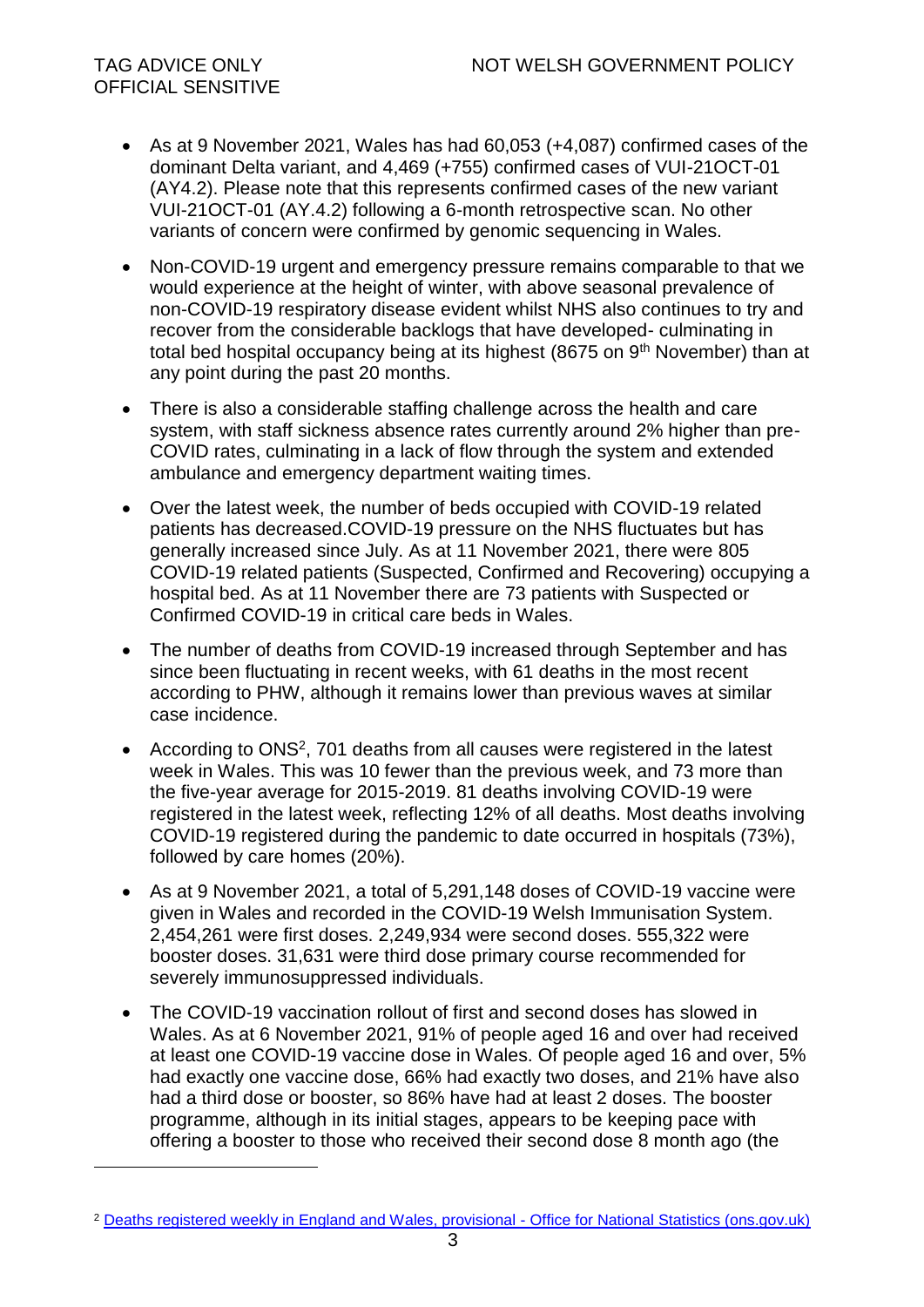JCVI recommendation is a minimum of 6 months). Evidence from international comparators on boosters suggests that this may have a substantial impact on reducing infections and severe outcomes.

- As at 30 October 2021, it is estimated that 97% of people aged 16 and over in Wales had some immunity against COVID-19 infection. The lower and higher estimates of immunity are 87% and 100% of people aged 16 and over in Wales. If no vaccines had been administered, it is estimated that 45% of people aged 16 and over would be immune.
- As noted in advice for the most recent 21 Day Review, while self-reported adherence to protective behaviours remains reasonably high, this continues to fall for a range of indicators in Wales<sup>3</sup> and elsewhere in the UK<sup>4</sup>. These indicators include, for example, physical distancing, hand hygiene, use of face coverings and working from home (where possible). Analysis of ONS data for Great Britain suggests this self-reported adherence increases with age for use of face coverings, physical distancing and hand hygiene. In terms if mixing indoors, slightly higher rates are reported for those aged 16-29 and 70 and above<sup>5</sup>. Data from the UCL Covid-19 Social Study also suggest such an age gradient for their measures of self-reported complete and majority compliance $6$ .
- Wastewater monitoring for Covid-19 in Wales across South and North Wales has been subject to interference from the significant levels of rainfall observed during October. The trend over the last four weeks indicates a declining level of SARS-CoV-2 infection in these regions.
- The latest mobility data shows an increase in workplaces category and decreases in 'commutes', 'retail and recreation' and 'public transport' in the latest week compared to the previous week. There was marginal decreases in residential and Public transport (people spending time at home).
- There have been 228 positive travellers (0.96% positivity), compared to 119 for the previous week (0.47% positivity) at time of reporting.
- Spain continues to provide the greatest number of travellers however there was a decrease of 10.5% compared to the previous week. Other popular holiday destinations (Greece, Portugal, Cyprus, and Turkey) also saw a decrease in travellers, however, there were increases seen in travellers from France (14.8%), Germany (8.2%), Poland (8.3%) and the United Arab Emirates UAE (45.7%).

#### **International comparators**

 $\overline{a}$ 

 The Covid-19 pandemic has not ended in Europe; on the contrary, it has reemerged with some vigour following a relatively quiet period during the summer

<sup>&</sup>lt;sup>3</sup> [Survey of public views on the coronavirus \(COVID-19\): 29 October to 1 November 2021 | GOV.WALES](https://gov.wales/survey-public-views-coronavirus-covid-19-29-october-1-november-2021) <sup>4</sup> See for example [REPORTS | COVID Social Study](https://www.covidsocialstudy.org/results) or Coronavirus and the social impacts on Great Britain - [Office for National Statistics \(ons.gov.uk\)](https://www.ons.gov.uk/peoplepopulationandcommunity/healthandsocialcare/healthandwellbeing/datasets/coronavirusandthesocialimpactsongreatbritaindata)

<sup>5</sup> [Coronavirus and the social impacts on Great Britain -](https://www.ons.gov.uk/peoplepopulationandcommunity/healthandsocialcare/healthandwellbeing/datasets/coronavirusandthesocialimpactsongreatbritaindata) Office for National Statistics (ons.gov.uk)

<sup>6</sup> [REPORTS | COVID Social Study](https://www.covidsocialstudy.org/results)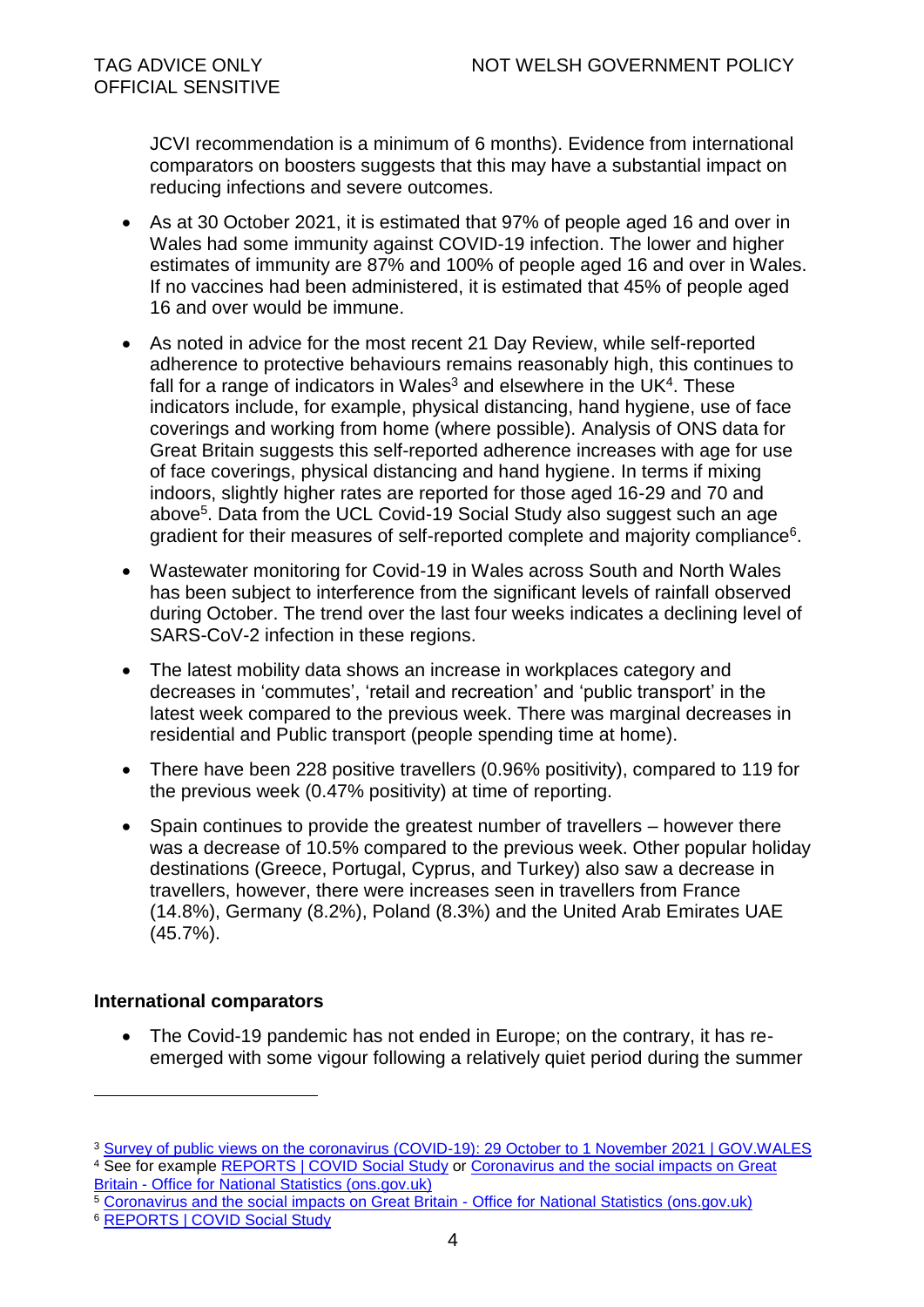months. The recent rises in Eastern Europe have been due to a number of factors, principally the spread of the Delta VOC, the relaxation of NPI controls, reduced vaccine coverage and to a lesser degree vaccine waning. Despite reasonably good vaccine coverage in many countries, the transmissibility of Delta has allowed it to spread within the unvaccinated, mainly young parts of the population, although there are worrying signs of vaccine waning in older and more vulnerable populations. Overall in Europe, death rates are rising, having risen 10% in 7 days (Nov  $8<sup>th</sup>$ ). Elsewhere cases are dropping.



*(Source: WHO)*

- It is too early to say whether these recent rises will persist through the winter months in those countries currently affected because of measures taken to control the infection rates. Latvia is the first country to reimpose lockdown in Europe's new Covid wave. However, it may be expected that those countries with current low levels of infection, i.e. Spain, Portugal, France and Italy will experience higher rates of infections through the coming winter months. Germany's coronavirus infection rate has risen to its highest level since the start of the pandemic (200/100,000)
- In many European countries, the vaccination programmes have been rolled out reasonably well and have similar levels of coverage to the UK, although there are quite large differences between the outliers with several eastern European countries less than 50% fully vaccinated. For most countries, booster vaccination campaigns offer hope of reducing the impact of a difficult winter, so long as they can be rolled out in time. However many countries are considering whether some NPIs will need to be reintroduced if death rates increase further. Deaths are still concentrated in the unvaccinated but this may change if vaccine waning becomes widespread. Some countries have started the reintroduction of NPIs, with the Netherlands re-imposing measures including wearing of face coverings to slow a spike in infections and broadening of the use of a corona-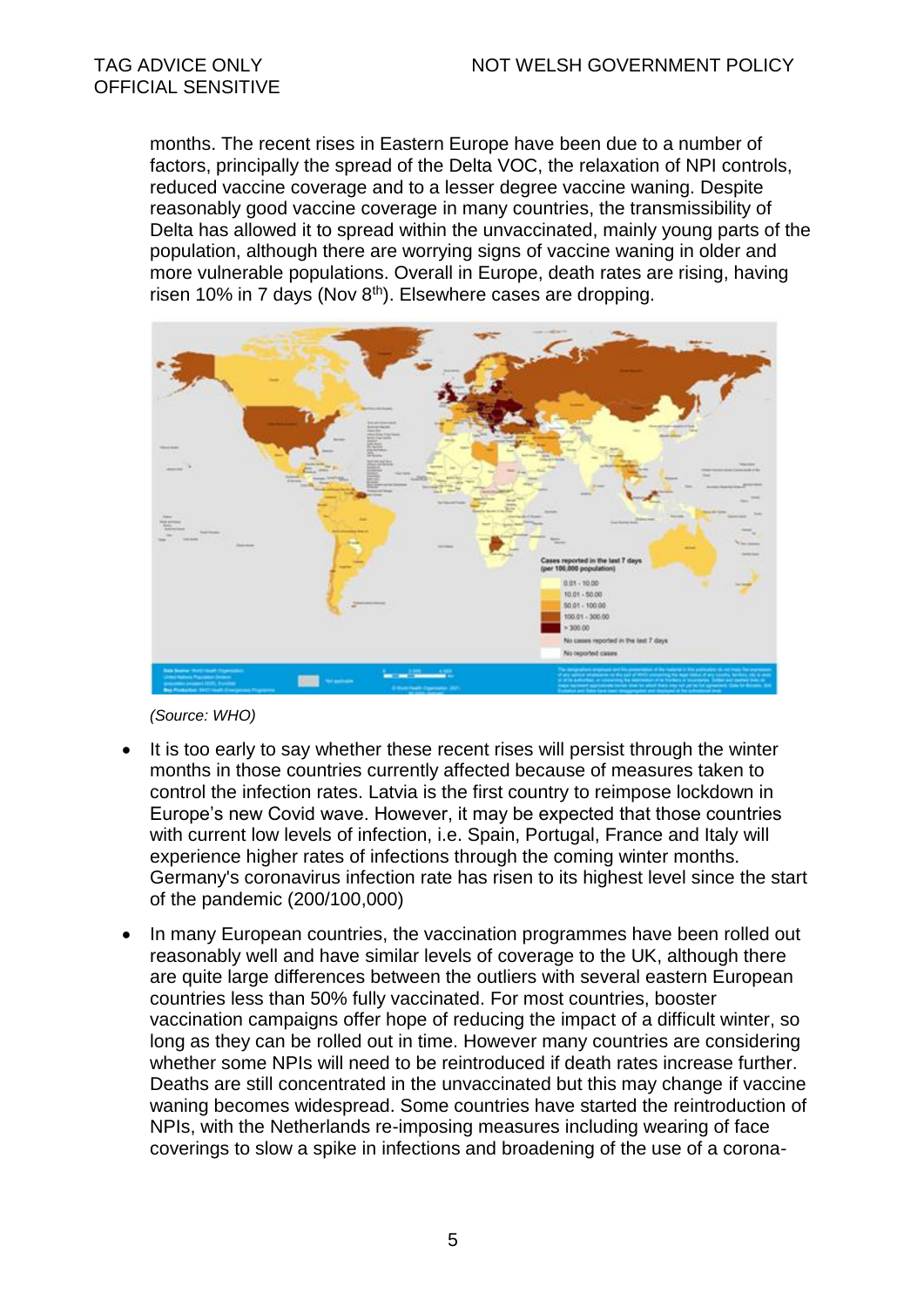pass to public areas<sup>7</sup>. The application and maintenance of NPI controls such as face coverings is still a key tool to controlling the virus, albeit one with varying degrees of governments' and public support.

• Following a rapid resurgence of COVID-19 in July, data $8$  from Israel suggests that their booster vaccination campaign, which has been expanded to younger age groups, is having a significant effect on infection rates and preventing severe outcomes. Compared with two doses of the vaccine administered at least 5 months before, adding a third dose was estimated to be 93% effective in preventing COVID-19-related admission to hospital, 92% in preventing severe disease as of 7 or more days after the third dose. Another study<sup>9</sup> suggests an 11-fold reduction in rate of infection in the booster group, and a 19.5-fold reduction in severe illness. The booster programme has been combined with a reintroduction of an indoor mask mandate and a tightening of its green pass system, which the Israel MOH states is expected to remain for the foreseeable future.

#### **2. Responding to different Scenarios**

- As in previous advice<sup>10,11</sup>, existing protective behaviours (e.g. social distancing, ventilation, hand hygiene and mask usage) remain important, but given the increase in transmission associated with the Delta variant, it is recommended that adherence to existing measures should be improved.
- In line with the COVID-Code adopted by Welsh Government in the Coronavirus Control Plan, it is recommended that many of the existing baseline measures should remain in place until at least March 2022. These are summarised below:

#### **Always:**

- 1. Stay at home (self-isolate) if you feel ill; if you have COVID-19 symptoms get a PCR test.
- 2. Self-isolate if you have COVID-19, or have been advised to do so by NHS Test Trace Protect.
- 3. Provide as much support as you can to help other people self-isolate.
- 4. Get all of your COVID-19 vaccines and boosters, and encourage those around you to get theirs too.

#### **Where possible:**

l

5. Minimise the number of face-to-face contacts you have, and the time spent with them.

<sup>7</sup> [Measures announced | Coronavirus COVID-19 | Government.nl](https://www.government.nl/topics/coronavirus-covid-19/tackling-new-coronavirus-in-the-netherlands/measures-announced)

<sup>8</sup> [https://www.thelancet.com/journals/lancet/article/PIIS0140-6736\(21\)02249-2/fulltext](https://www.thelancet.com/journals/lancet/article/PIIS0140-6736(21)02249-2/fulltext)

<sup>9</sup> [Protection of BNT162b2 Vaccine Booster against Covid-19 in Israel | NEJM](https://www.nejm.org/doi/full/10.1056/NEJMoa2114255?)

<sup>10</sup> [advice-from-the-technical-advisory-cell-and-chief-scientific-advisor-for-health-21-day-review\\_0.pdf](https://gov.wales/sites/default/files/publications/2021-10/advice-from-the-technical-advisory-cell-and-chief-scientific-advisor-for-health-21-day-review_0.pdf)  [\(gov.wales\)](https://gov.wales/sites/default/files/publications/2021-10/advice-from-the-technical-advisory-cell-and-chief-scientific-advisor-for-health-21-day-review_0.pdf)

<sup>11</sup> [Technical Advisory Group: sustaining COVID-safe behaviours in Wales \[HTML\] | GOV.WALES](https://gov.wales/technical-advisory-group-sustaining-covid-safe-behaviours-wales-html)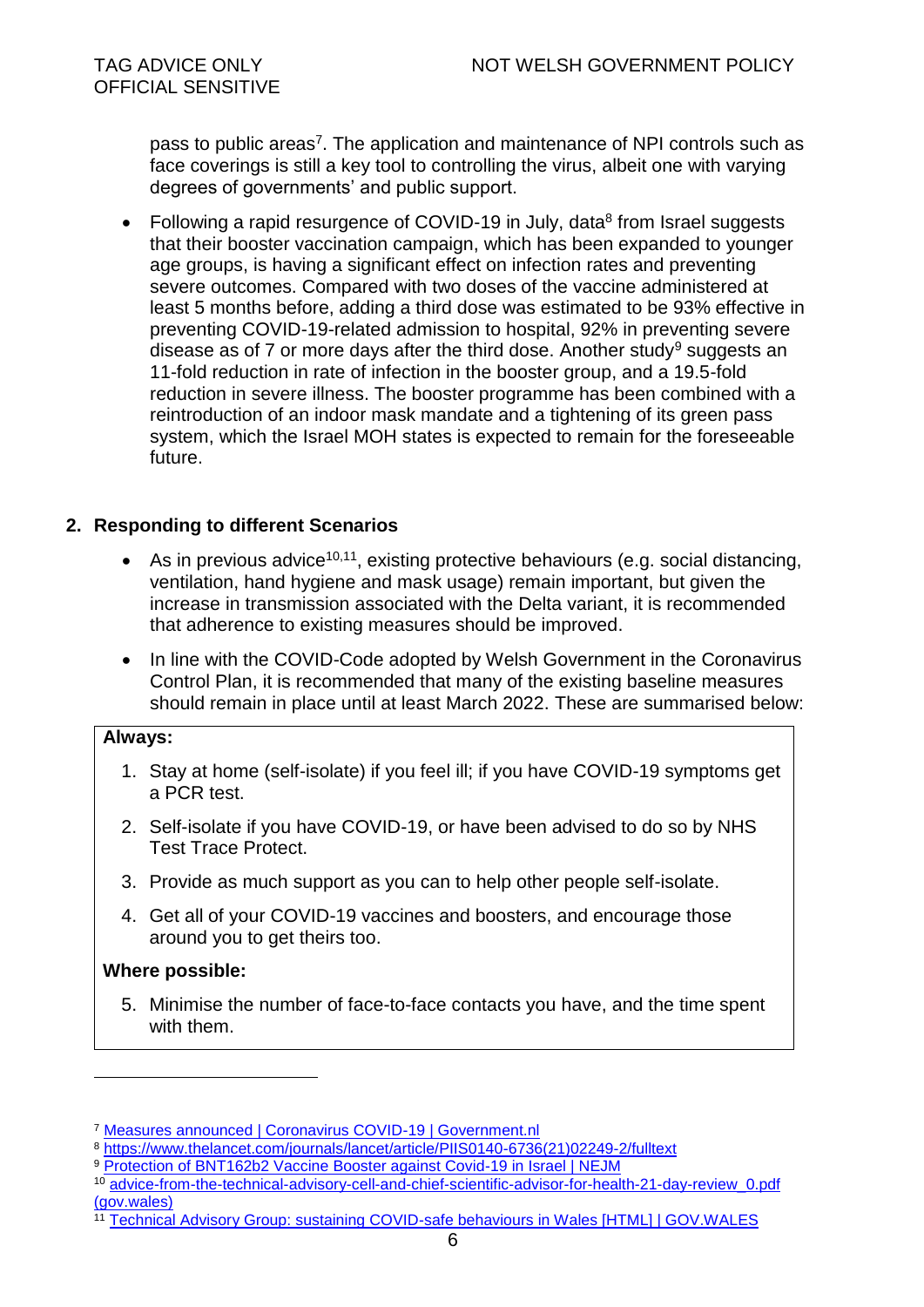- 6. Meet-up outside, but if you are indoors, open doors and windows.
- 7. Wear a face covering in crowded, and indoor, public spaces.
- 8. Wash/sanitise your hands regularly and always sneeze into your elbow.
- 9. Work from home when you can.
- To maintain trust and protect maiority-level-actions, PHW and SPI-B<sup>12</sup> recommend the following principles should be applied:
	- o Co-produce communications (to build self-relevance) and use credible, trusted messengers.
	- $\circ$  Explain the WHY (to build intrinsic motivation); focus on rationale (transmission prevention, keeping life going); employ the 'question-behaviour' effect – ask pertinent questions, rather than issuing instructions or mandates.
	- $\circ$  Celebrate and emphasise collective efforts within the population; acknowledge the value of shared identities and collective responsibility/goals, for example accentuating the positive stories around the sacrifices people have made to protect others, high levels of adherence to public health behaviours and the role of mutual aid groups.
	- o Frame measures in terms of collective care and concern, and in collective and personal gains, rather than personal restriction.
	- o Place more emphasis on normalising protective behaviours and provide feedback, for example to leverage social norms of vaccine uptake. This could be through use of data, for example proportion of adults vaccinated (a large percentage) or recent numbers vaccinated by age band of focus, or use role modelling to support adoption of positive behaviours in target audiences.
- As per the refreshed Coronavirus Control Plan, the **Covid Stable** scenario will not require the re-imposition of any significant measures, such as legal limits on the number of people who can meet or business closures.
- However, the **Covid Urgent** scenario where new and unexpected Covid pressures emerge would require more significant action to protect public health and people's lives. This would include a new, highly-transmissible variant establishing itself in Wales, or a variant which does not respond to the vaccine. This could also result in unsustainable pressure if the protections from the vaccine wane more quickly than expected, causing higher levels of hospital admissions or if population behaviours were to see a rapid return to prepandemic states.
- Building on the COVID-Code as a baseline, two potential scenarios are outlined below along with advice on the minimum, most effective and most proportionate response:

<sup>12</sup> [SPI-B: Behavioural considerations for maintaining or reintroducing behavioural interventions and](https://assets.publishing.service.gov.uk/government/uploads/system/uploads/attachment_data/file/1027840/S1394_SPI-B_Behavioural_considerations_for_maintaining_or_reintroducing_behavioural_interventions_and_introducing_new_measures_in_Autumn_2021.pdf)  [introducing new measures in Autumn 2021 \(publishing.service.gov.uk\)](https://assets.publishing.service.gov.uk/government/uploads/system/uploads/attachment_data/file/1027840/S1394_SPI-B_Behavioural_considerations_for_maintaining_or_reintroducing_behavioural_interventions_and_introducing_new_measures_in_Autumn_2021.pdf)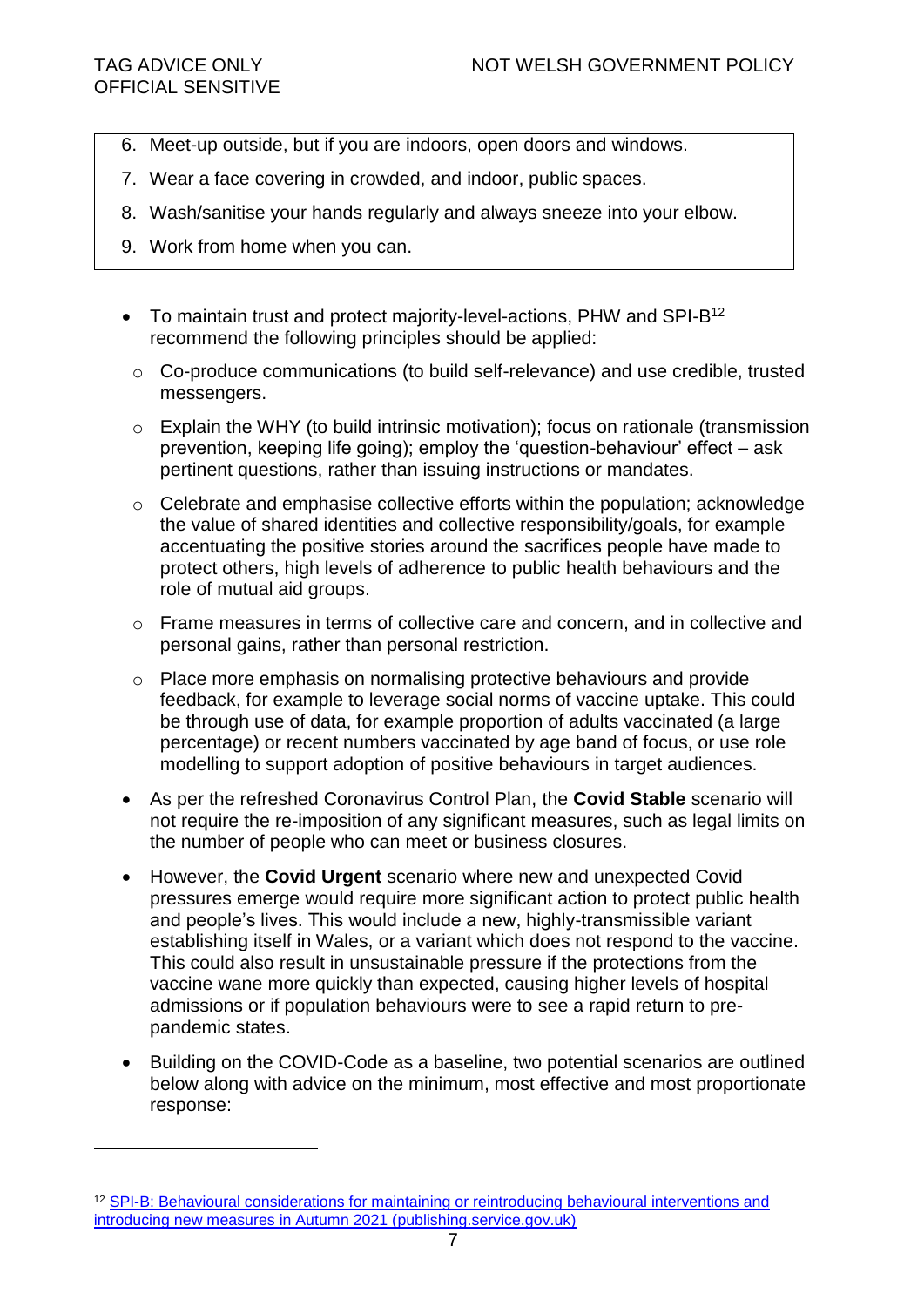#### **a) Covid Stable with rates remaining broadly static at a high level:**

- In this scenario, the effect of transmission and vaccination effectively cancel each other out, resulting in a slower, more chronic situation of sustained high incidence. This places considerable pressure on the NHS as well as systems such as test and trace but is not necessarily indicative of a critical or worsening exponential situation. However, this could be very sensitive to further changes in behaviour and waning immunity and a negative change in either of these areas could lead to the beginnings of a COVID Urgent situation, requiring proportionate action.
- $\bullet$  SPI-M modelling of a reimposition of non-pharmaceutical interventions<sup>13</sup> emphasises that the higher the growth rate, the greater the transmission reduction needed to bring R below 1 and reduce prevalence. As a result a situation of high prevalence combined with broadly static case rates could be negated by a relatively limited set of interventions, which would lead to a rapid reduction in prevalence. Similarly, the earlier measures are enacted, the less likely that stringent ones would be needed and the fasted they would likely be able to be lifted.
- As a result, the most important levers for controlling the pandemic are encouraging and supporting those with symptoms or a positive test to selfisolate, and a focus on increasing vaccination coverage in underrepresented populations and delivering the booster programme to those who are eligible<sup>14</sup> as rapidly as possible.
- Implementation or reinforcement of the above COVID-code or any additional measures needs to be supplemented by clear, concise and tailored communication and be positively framed, designed to ensure equity, and ideally co-produced. Consideration should be given to issuing targeted messages before reintroducing NPIs, so that those most at risk have the option to stay at home, if the numbers reach a certain threshold. Packages of measures are highly likely to be more effective than individual measures, and continued support for those affected also needs to be considered.

#### **b) Covid Urgent (Rates and NHS pressures are increasing significantly):**

 Warwick University has modelled a pandemic undergoing exponential growth and what scale of intervention might be required to halt growth and return to a flat trajectory using their metric of precautionary behaviour. When society is relatively open, only light additional measures would be required to successfully arrest growth that was doubling every two weeks. This is consistent with work from LSHTM, which suggests relatively mild measures can now make a big difference to transmission. In other words, the less interventions are in place during an urgent situation, the less interventions are required to have a tangible impact.

<sup>&</sup>lt;sup>13</sup> Research and analysis overview: SPI-M-O: Summary of modelling considerations for the reimposition [of measures, 13 October 2021 -](https://www.gov.uk/government/publications/spi-m-o-summary-of-modelling-considerations-for-the-reimposition-of-measures-13-october-2021) GOV.UK (www.gov.uk)

<sup>14</sup> [COVID-19 vaccination booster for priority groups | GOV.WALES](https://gov.wales/covid-19-vaccination-booster-priority-groups)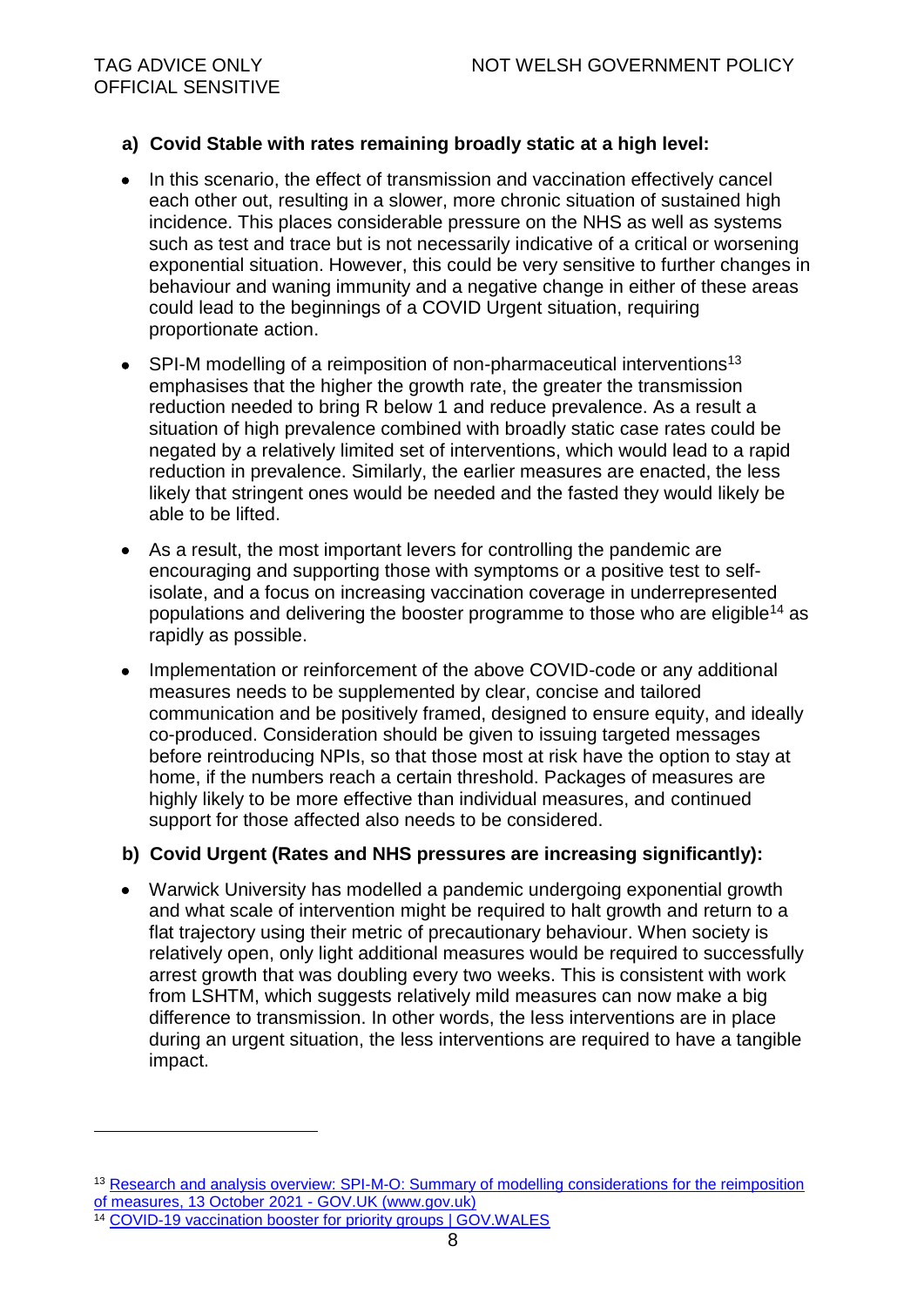- The implementation of additional interventions during a COVID urgent scenario, must be proportionate to the epidemiological context using the metrics identified in the Coronavirus Control plan, balancing the competing harms and supplementing baseline measures with a graded approach to the re-introduction of protective measures. PHW's recommendations to Welsh Government for a multi-stage approach are laid out below. Note that this is largely from a 'COVIDperspective' and an integrated impact assessment that considers wider economic, social, equity and wellbeing impacts would be strongly recommended before the below is considered for implementation.
- Estimates of transmission reduction from a European-level study15, as a percentage reduction in reproductive number (Rt), include: business closures - 35% (gastronomy 12%, nightclubs 12%, retail and close contact services 12%); banning all gatherings 26% (more stringent restrictions work better, ban on groups>=10 people only a small effect. The effect of closing all educational institutions in the  $2<sup>nd</sup>$  wave was only a 7% reduction in Rt. Mask wearing in most or all shared spaces had a 12% effect.

#### **PHW proposed Stage 1 of Covid-Urgent scenario**

- $\bullet$  Interventions that offer the potential for greater reduction in  $R_t$  are chosen first in a COVID-Urgent scenario. Behavioural science evidence <sup>16</sup> also suggests a need to balance this against the potential influence on adherence that can be affected by the ordering of the intervention. Interventions suggest in Stage 1 offer between 10% to 30% reduction in Rt estimates, based on good compliance:
	- 1. Re-introduction of Social distancing
	- 2. Cease all mixing between households, except where single person household can form a bubble with one another household
	- 3. Supplementary actions such as protection of the vulnerable individuals in vulnerable settings (e.g. shielding of the elderly), stricter testing policies, closure of public transport and wider mandated use of face coverings
	- 4. Ban public gatherings and mass events

l

- 5. Implement a night-time curfew, noting there is a delicate benefit/harm balance
- *The PHW recommendation is for these interventions to be introduced simultaneously.*

<sup>16</sup> Behavioural [changes before lockdown and decreased retail and recreation mobility during lockdown](https://bmcpublichealth.biomedcentral.com/track/pdf/10.1186/s12889-021-10676-1.pdf)  [contributed most to controlling COVID-19 in Western countries \(biomedcentral.com\)](https://bmcpublichealth.biomedcentral.com/track/pdf/10.1186/s12889-021-10676-1.pdf)

<sup>15</sup> [Understanding the effectiveness of government interventions against the resurgence of COVID-19 in](https://www.nature.com/articles/s41467-021-26013-4.pdf)  [Europe \(nature.com\)](https://www.nature.com/articles/s41467-021-26013-4.pdf)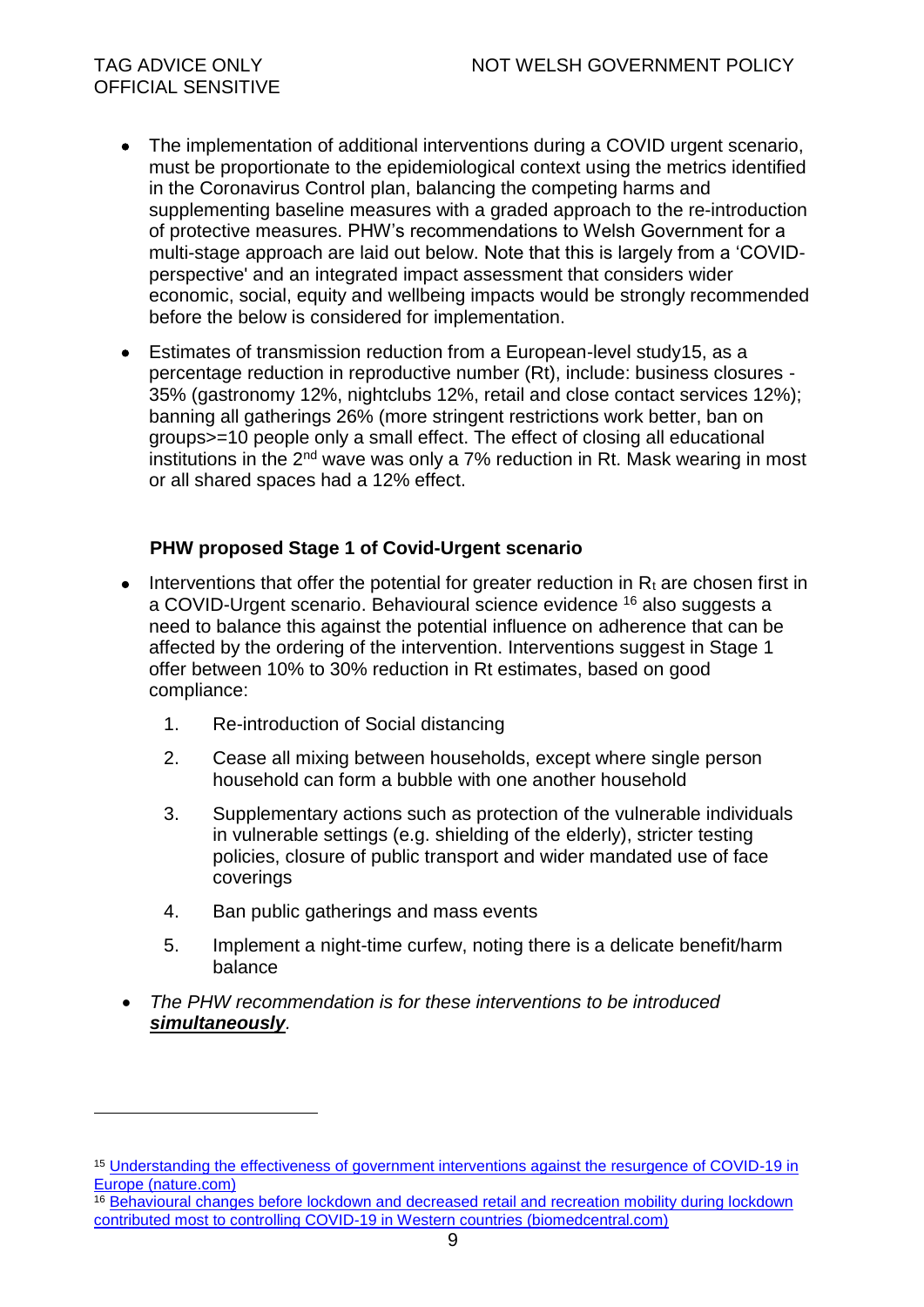l

#### **PHW proposed Stage 2 of Covid-urgent scenario**

- If there is continued evidence of exponential growth despite the above interventions (after at least 3+ weeks), it may be necessary to progress to more stringent measures. These interventions seek to keep the education sector and non-essential retail businesses going as far as possible, recognising the balance of harm and benefit by closure of these sectors. The potential additive impact on Rt (between 40% to 50%) from these set of interventions are greater and if kept for sufficiently longer duration is likely to bring case incidence lower:
	- 1. Closure of non-essential retail businesses
	- 2. Closure of Secondary Schools
	- 3. Closure of Primary Schools
	- 4. Stay-at-home directive (similar to full lockdown)
- *The recommendation is for these interventions to be introduced sequentially in the order set out above.*
- Additional interventions to control and reduce harm from co-infections can, like vaccination, reduce the impact of COVID-19 transmissions. Influenza has an estimated 2-fold increase in mortality in  $SARS-CoV-2$  infected patients<sup>17,18</sup>, so interventions such as influenza vaccination and early detection and control of influenza cases in closed settings (including using antivirals), in line with the recently published Welsh Government Winter plan<sup>19</sup>, can help to reduce the impact of infection.
- Longer-term measures to improve spacing, ventilation and air treatment, particularly in higher risk venues and workplaces, including hospitals, will have a more permanent effect on the transmission of COVID-19, other respiratory viruses and future public health concerns.
- Use of the NHS COVID pass could also be expanded further, although a SPI-B analysis<sup>20</sup> of the impact of COVID-19 certification on age-specific vaccine uptake and infections in Europe suggests the impact of certification on reducing rates of infection or severe disease was unclear. Israel have recently updated their Green Pass<sup>21</sup> requiring individuals to have completed two or three courses and received their most recent vaccination less than six months ago in order to qualify to enter venues such as:

<sup>17</sup> [Interactions between SARS-CoV-2 and influenza, and the impact of coinfection on disease severity: a](https://pubmed.ncbi.nlm.nih.gov/33942104/)  [test-negative design -](https://pubmed.ncbi.nlm.nih.gov/33942104/) PubMed (nih.gov)

<sup>&</sup>lt;sup>18</sup> [S1396\\_NERVTAG\\_Respiratory\\_infections\\_\\_their\\_interactions\\_with\\_SARS-\\_CoV-](https://assets.publishing.service.gov.uk/government/uploads/system/uploads/attachment_data/file/1027606/S1396_NERVTAG_Respiratory_infections__their_interactions_with_SARS-_CoV-2_and_implications_for_winter_2021_2022__20_September_2021.pdf)

[<sup>2</sup>\\_and\\_implications\\_for\\_winter\\_2021\\_2022\\_\\_20\\_September\\_2021.pdf \(publishing.service.gov.uk\)](https://assets.publishing.service.gov.uk/government/uploads/system/uploads/attachment_data/file/1027606/S1396_NERVTAG_Respiratory_infections__their_interactions_with_SARS-_CoV-2_and_implications_for_winter_2021_2022__20_September_2021.pdf) <sup>19</sup> [Winter Protection Plan 2021-2022 \(gov.wales\)](https://gov.wales/sites/default/files/publications/2021-10/health-and-social-care--winter-plan-2021-to-2022.pdf)

<sup>&</sup>lt;sup>20</sup> Research and analysis overview: University of Oxford and Nuffield College: The impact of mandatory COVID-19 certificates on vaccine uptake – [synthetic control modelling of 6 countries, 14 October 2021 -](https://www.gov.uk/government/publications/university-of-oxford-and-nuffield-college-the-impact-of-mandatory-covid-19-certificates-on-vaccine-uptake-synthetic-control-modelling-of-6-countrie) [GOV.UK \(www.gov.uk\)](https://www.gov.uk/government/publications/university-of-oxford-and-nuffield-college-the-impact-of-mandatory-covid-19-certificates-on-vaccine-uptake-synthetic-control-modelling-of-6-countrie)

<sup>21</sup> Green Pass Restrictions - [Corona Traffic Light Model \(Ramzor\) Website \(health.gov.il\)](https://corona.health.gov.il/en/directives/green-pass-info/)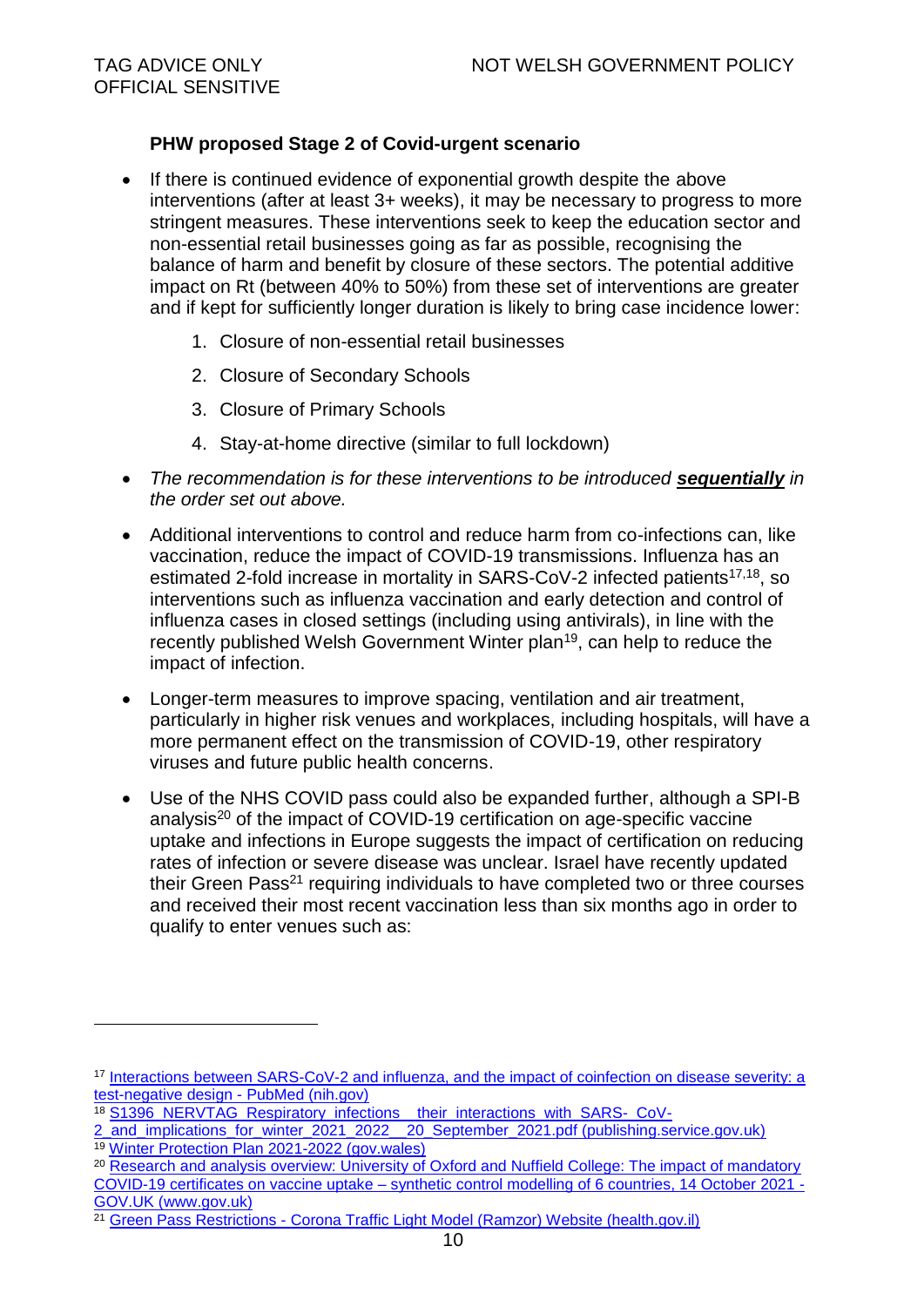- Culture and sporting events
- Conferences and exhibits
- Hotels

l

- Gyms, studios, pools, and country clubs
- Houses of worship with more than 50 people
- Event venues and gardens
- Restaurants, bars, dining rooms, and cafes
- Museums and libraries
- Tourist attractions and amusement parks
- Universities and establishments of higher learning
- Festivals
- Any gathering with more than 100 people
- Increasing the range of applicable settings, time-limiting certificates based on last vaccination date, and including a requirement for proof of a negative test, could all be considered to potentially increase the impact of certification on transmission and vaccine uptake (Low Confidence). Clear and consistent communications (with sufficient notice and positive framing) and ease of access to vaccination are also likely to influence outcomes. However, there are potential harms and inequalities that should be considered prior to implementation<sup>22</sup>.

#### **When should Covid Urgent be implemented?**

- The aims and principles outlined in the autumn and winter update of the Coronavirus Control Plan continue to be relevant. Covid Urgent describes a scenario in which Welsh Government could have to take urgent action if Wales experienced similar or more severe pandemic pressures on the NHS to winter 2020.<sup>23</sup> We consider this scenario to be unlikely but a realistic possibility.
- Reintroduction of NPI's as discussed in the previous section would occur in a different context of higher population level immunity from vaccinations, potential waning immunity for those vaccinated early, dominance of Delta variant, end of furlough scheme and areas of enduring transmission, and increased deprivation and financial hardship.
- Work from SPI-B/SAGE examining 12 behavioural interventions across 30 countries<sup>24</sup> indicates no sign of decline in effectiveness (measured by cases, hospitalisations, deaths) of interventions when reintroduced for a second or third time, suggesting that reintroduction could be effective if necessary. Wales has seen consistently high self-reported intention to adhere to personal protective behaviours; indeed the most recent polling<sup>25</sup> shows high proportions reporting continuity of adherence, although as noted above, there is now evidence of a gradual decline.

<sup>23</sup> [Coronavirus Control Plan: autumn and winter 2021 update \(October 2021\) \(gov.wales\)](https://gov.wales/sites/default/files/publications/2021-10/coronavirus-control-plan-autumn-and-winter-2021-update.pdf)

<sup>&</sup>lt;sup>22</sup> See SPI-B, SPI-M and EMG: Considerations for potential impact of Plan B measures, 13 October 2021 - [GOV.UK \(www.gov.uk\)](https://www.gov.uk/government/publications/spi-b-spi-m-and-emg-considerations-for-potential-impact-of-plan-b-measures-13-october-2021) and [Technical Advisory Group: advice on vaccine passports |](https://gov.wales/technical-advisory-group-advice-vaccine-passports)  [GOV.WALES](https://gov.wales/technical-advisory-group-advice-vaccine-passports)

<sup>24</sup> [SPI-B: Behavioural considerations for maintaining or reintroducing behavioural interventions and](https://www.gov.uk/government/publications/spi-b-behavioural-considerations-for-maintaining-or-reintroducing-behavioural-interventions-and-introducing-new-measures-in-autumn-2021-14-october-2)  [introducing new measures in autumn 2021, 14 October 2021 -](https://www.gov.uk/government/publications/spi-b-behavioural-considerations-for-maintaining-or-reintroducing-behavioural-interventions-and-introducing-new-measures-in-autumn-2021-14-october-2) GOV.UK (www.gov.uk)

<sup>25</sup> https://phw.nhs.wales/topics/latest-information-on-novel-coronavirus-covid-19/how-are-you-doing/howare-we-doing-in-wales-reports/how-are-we-doing-in-wales-week-78-report/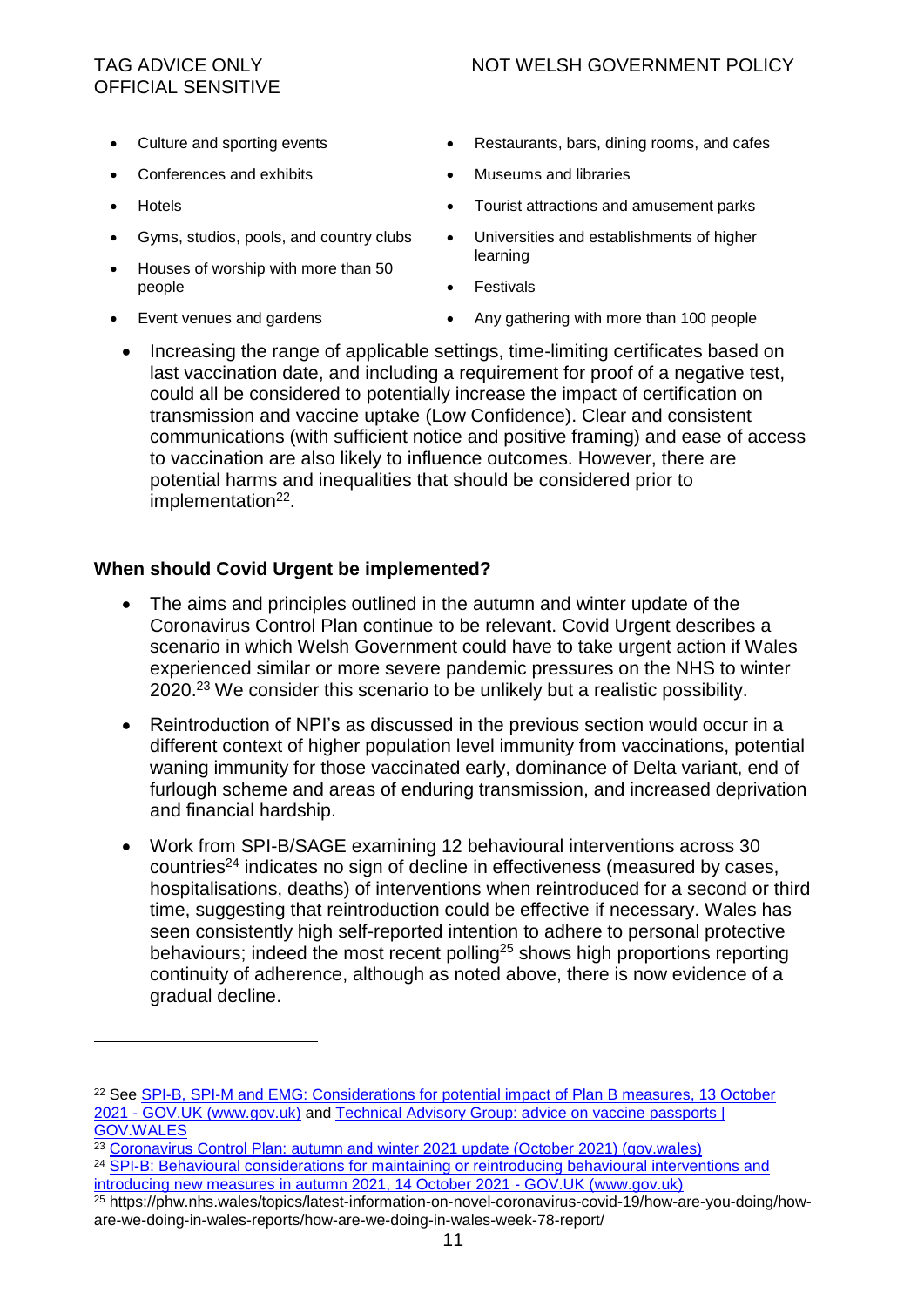- Regardless of type, interventions are likely to be most effective in combination measures are not likely to be simply additive but may have complementary interactions that result in a greater cumulative impact on transmission.
- Timing is also important, as modelling suggests that the effect of introducing NPIs may be delayed by up to 3 weeks<sup>7</sup>. A temporal analysis of the impact of NPIs suggests that the impact (measured as reduction in Rt) also varies between different interventions, with a median of 8 days following the introduction of NPIs to observe 60% of their maximum reduction in R and even longer (17 days) following their relaxation to observe 60% of the maximum increase in R.<sup>26</sup>
- If going into a COVID-Urgent scenario, this will likely be as a result of a novel variant of concern with properties such that infection fatality ratios increase significantly to be comparable to previous waves. This will require careful consideration of the proportionate basket of measures and indirect harms.

#### **3. Specific requested advice around NPIs:**

In addition to advice around a COVID-Urgent scenario, specific advice was also requested, the response to which is provided below.

#### **Businesses:** *Social distancing v Covid pass implementation*

Evidence was requested to support whether businesses could be given the choice between:

- *1. Implementing physical distancing rules (2 metres) between groups of six (or individual households if more than six people live together); or*
- *2. Requiring the covid-pass for entry (but not forced to ensure 2m distance or small groups – other mitigations should still be in place where possible)*

Recommendation: Businesses should not be given a choice between these two options as they are not equivalent nor exclusive. The evidence for these is summarised below. Businesses should continue to be encouraged to use whatever methods are available to them to reduce the risk of transmission in their premises and both physical distancing and COVID pass should be considered as options along with improving ventilation, hand-hygiene and use of face coverings.

• Data from the PROTECT study, using HSE datasets to understand real-world transmission<sup>27</sup>, has provided many insights around what controls are being used by businesses, how they're being implemented and where barriers or issues are arising. A key finding is that there are significant differences in outbreak rates geographically within the same sector, and risks are not universal. At an organisation level there is also considerable heterogeneity in attack rates, attributable to different work areas, variable natural and mechanical ventilation

<sup>&</sup>lt;sup>26</sup> [The temporal association of introducing and lifting non-pharmaceutical interventions with the time](https://www.thelancet.com/journals/laninf/article/PIIS1473-3099(20)30785-4/fulltext?fbclid=IwAR3eU_FYsuVc-iYHMhLd8I8AHXxOfbMB8sBjQasVpW1V6DNxufl5LZr8Ohk))[varying reproduction number \(R\) of SARS-CoV-2: a modelling study across 131 countries -](https://www.thelancet.com/journals/laninf/article/PIIS1473-3099(20)30785-4/fulltext?fbclid=IwAR3eU_FYsuVc-iYHMhLd8I8AHXxOfbMB8sBjQasVpW1V6DNxufl5LZr8Ohk)) The Lancet [Infectious Diseases](https://www.thelancet.com/journals/laninf/article/PIIS1473-3099(20)30785-4/fulltext?fbclid=IwAR3eU_FYsuVc-iYHMhLd8I8AHXxOfbMB8sBjQasVpW1V6DNxufl5LZr8Ohk))

<sup>27</sup> Unpublished at time of writing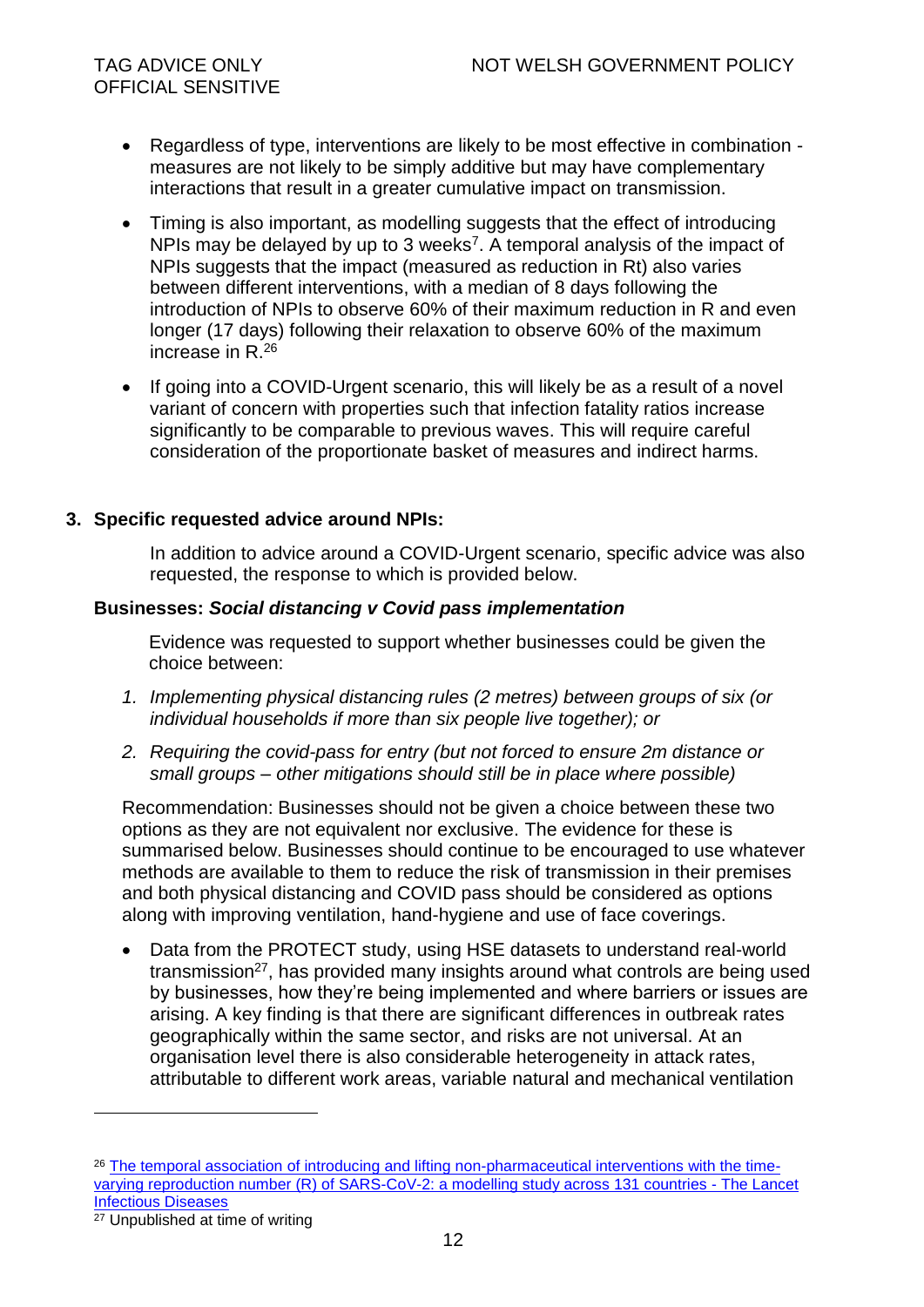and complex staff interactions. Unsurprisingly, a lower proportion of remote working staff is closely correlated with a higher number of monthly cases. The study also suggests that, when comprehensively adjusted for age, geographic, socio-economic and health factors, occupation is a much smaller risk factor than previous estimated in other studies.

- SAGE and TAG have previously advised physical distancing between people reduces risk of exposure to all virus containing droplets and aerosols, with a significant reduction in exposure by around 2m, while exposure beyond 2m is mainly determined by ventilation. Transmission risk is likely to increase substantially below 2m, especially if interactions happen over longer periods of time $^{28}$ .
- Physical distancing and use of face coverings are both important mitigation strategies to reduce transmission of SARS-CoV-2. However, these mitigation measures are likely to be needed to be applied more consistently and effectively to be able to mitigate transmission of the Delta variant. Reintroducing 2m distancing for many sectors could be economically damaging and some premises would say not viable, particularly if already precarious and this should be considered using a balance of harms approach.
- As noted above, data from Ipsos MORI for Wales<sup>29</sup> suggest around half of respondents continue to report keeping 2 metre distancing when out and about, down from around three in four earlier in the pandemic.
- As suggested previously in TAG's vaccine passport paper<sup>30</sup>, even with careful planning and application there may not be a net benefit to the introduction of immunity certification in terms of reduction in transmission. Levels of infection in the community will have an important impact on the level of risk and any effectiveness of certification, with effectiveness likely to be lower when infection rates are high.
- Communication to the public on any certification policy would be important, and attitudes towards certificates can vary between different groups. Critically, messaging should stress certificates should not imply that an individual has no risk, rather they have a reduced risk. As a result it should be implemented alongside other measures to control transmission as part of a risk-based approach.
- A subsequently published SAGE paper on the impact of certification focuses largely on the impact on vaccine uptake rather than reducing infections, due to difficulties in assessing the available data which showed a downward trend in

 $\overline{a}$ 

<sup>&</sup>lt;sup>28</sup> EMG: Application of physical distancing and fabric face coverings in mitigating the B117 variant [SARS-CoV-2 virus in public, workplace and community, 13 January 2021 -](https://www.gov.uk/government/publications/emg-application-of-physical-distancing-and-fabric-face-coverings-in-mitigating-the-b117-variant-sars-cov-2-virus-in-public-workplace-and-community) GOV.UK (www.gov.uk) <sup>29</sup> Survey of public views on the coronavirus (COVID-19): 29 October to 1 November 2021 | [GOV.WALES](https://gov.wales/survey-public-views-coronavirus-covid-19-29-october-1-november-2021)

<sup>30</sup> [Technical Advisory Group: advice on vaccine passports | GOV.WALES](https://gov.wales/technical-advisory-group-advice-vaccine-passports)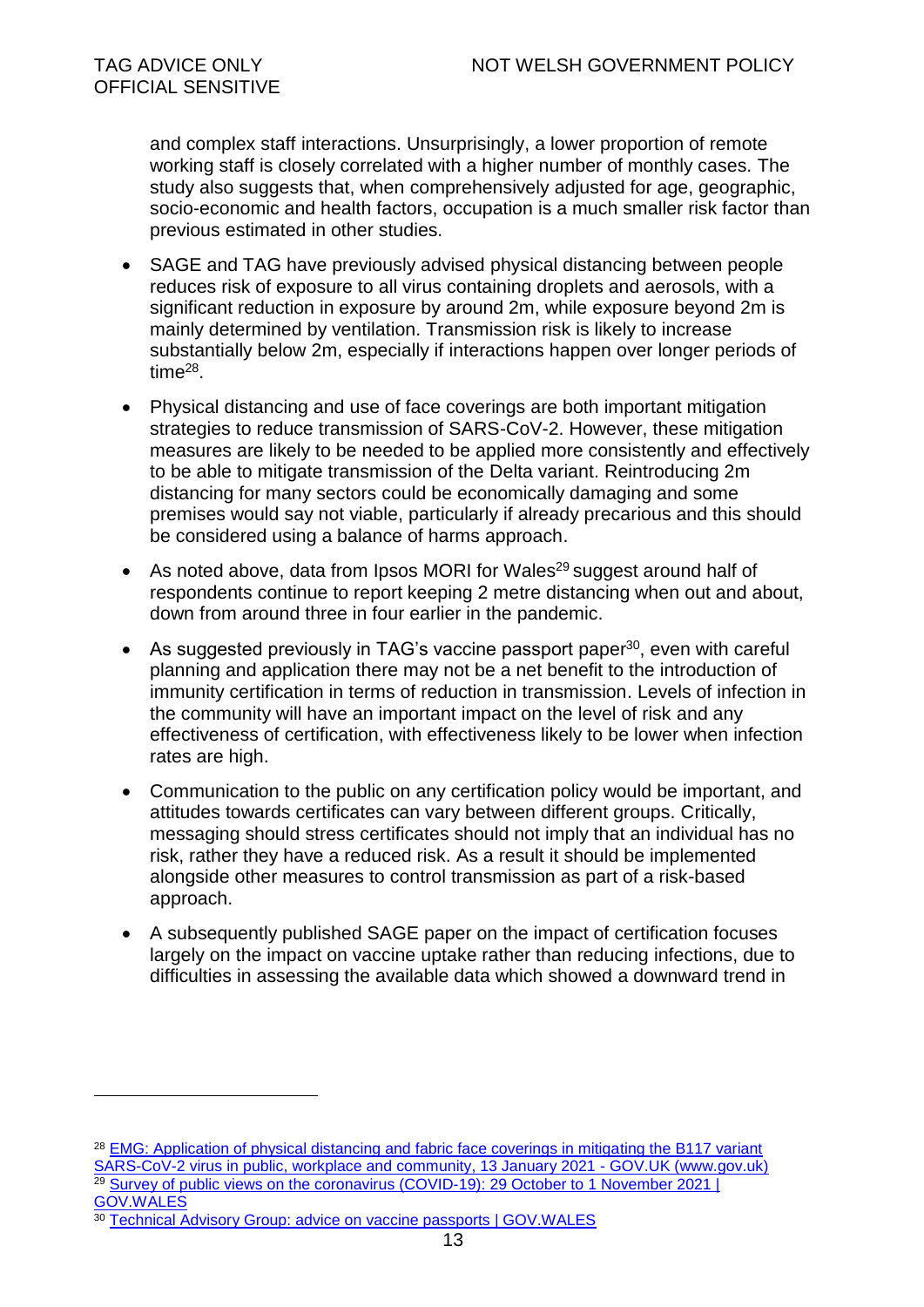l

some countries (France, Germany, Italy) and an increase in others (Israel, Denmark)<sup>31</sup>.

• As recommended in the previous advice around introduction of face coverings $^{32}$ , if introduced vaccine certificates may result in potentially higher demands on police and businesses, which may lead to lack of compliance and confrontations [medium to low confidence]. Clear regulations should therefore focus on explicit definitions of settings where they are required and who will be responsible for enforcement.

#### *Reintroducing face coverings in hospitality (when not actively eating and drinking)*

As stated previously, communications regarding reinforcing the role of face coverings would benefit from a focus on:

- o Emphasising updated scientific evidence on effectiveness;
- $\circ$  Clarifying how and why they work:
- o Reiterating correct usage and which face coverings are most effective;
- $\circ$  The high adherence levels seen throughout the pandemic.
- Advice on face coverings can be found in the previous TAG advice<sup>21</sup>. A review of the effectiveness of face masks to reduce the spread of transmission of SARS-CoV-2 in the community concluded face coverings may play an important role, may not be effective in isolation of other measures $^{33}$ .
- There is also emerging evidence of an influence of dose on the nature and severity of SARS-CoV-2 infection, so interventions that aimed at reducing the infectious dose such as face coverings, ventilation and spacing, and air treatment, have the potential to reduce overall disease burden.
- A simplification of messaging so that face coverings are mandatory in indoor spaces except when eating/drinking may bring some benefits, such as reducing confusion over enforcement and providing a visual reminder that protective behaviours are still recommended. However, it is likely that due to the brief amount of time when patrons would be wearing their face coverings impact on overall transmission could be minimal, adding to a sense of inconsistency and tokenism for limited gain.

**Behavioural evidence regarding likelihood of compliance with reintroduction of previous Alert level 1 rules in private homes (extended households and gatherings limited to 6 people)**

33 RR 00007\_ Wales COVID-19 Evidence Centre\_Rapid Review. Face coverings 27Tth July 2021 Final.pdf (primecentre.wales)

<sup>&</sup>lt;sup>31</sup> [Research and analysis overview: University of Oxford and Nuffield College: The impact of](https://www.gov.uk/government/publications/university-of-oxford-and-nuffield-college-the-impact-of-mandatory-covid-19-certificates-on-vaccine-uptake-synthetic-control-modelling-of-6-countrie) mandatory COVID-19 certificates on vaccine uptake – [synthetic control modelling of 6 countries, 14 October 2021 -](https://www.gov.uk/government/publications/university-of-oxford-and-nuffield-college-the-impact-of-mandatory-covid-19-certificates-on-vaccine-uptake-synthetic-control-modelling-of-6-countrie) [GOV.UK \(www.gov.uk\)](https://www.gov.uk/government/publications/university-of-oxford-and-nuffield-college-the-impact-of-mandatory-covid-19-certificates-on-vaccine-uptake-synthetic-control-modelling-of-6-countrie)

<sup>32</sup> Advice from Technical Advisory Cell and Chief Scientific Advisor for Health: 21 day 28 October | [GOV.WALES](https://gov.wales/advice-technical-advisory-cell-and-chief-scientific-advisor-health-21-day-28-october)